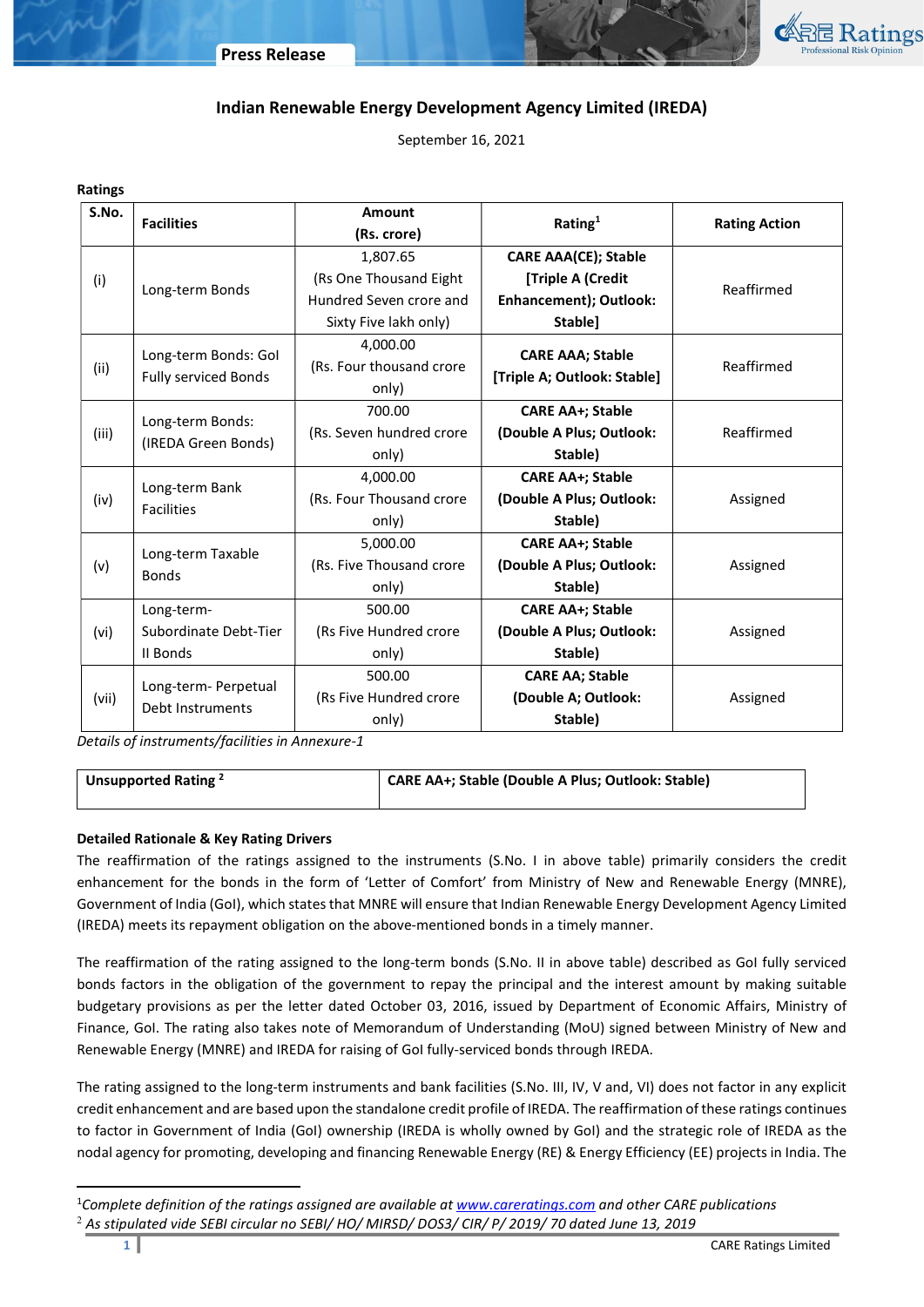

rating also derives strength from IREDA's established track record in renewable energy sector, diversified resources profile, adequate capitalization levels and growth in loan book. Also, CARE has assigned a rating of CARE AA; Stable to the perpetual debt instruments (Sr. No. VII) of IREDA.

These rating strengths are, however, offset by the company's volatile profitability metrics, asset quality challenges, high leverage and increasing share of short-term loan borrowers in the total loan portfolio.

### Rating sensitivity

Going forward, the ability of the company to maintain adequate capitalization levels, comfortable level of gearing and increased lending towards renewable energy and energy efficiency sectors, remain the key rating sensitivities.

## Positive Factors- Factors that could individually or collectively lead to positive rating action/upgrade:

- Timely fund infusion from the GOI in form of recapitalization bonds and/or direct equity infusion
- Improvement in profitability metrics with return on total assets (RoTA) above 3%
- Significant scale up in loan portfolio with dominant share of renewable energy projects

### Negative Factors- Factors that could individually or collectively lead to negative rating action/downgrade:

- Any major change in the shareholding pattern and/or expectation of reduced support from the Government of India
- Deterioration in asset quality and liquidity profile on a sustained basis
- Gearing going above 10 times and inability to improve capitalization levels
- Increased exposure towards power distribution companies with higher share of short-term loans in the overall disbursements

#### Detailed description of the key rating drivers

#### Key Rating Strengths

### Wholly owned by GoI and expectation of consistent support from the Ministry

IREDA is a strategically important entity that was set up by GoI under the administrative control of MNRE to promote, develop and extend financial assistance for renewable energy and energy efficiency projects. As of June 30, 2021, GoI held 100% equity shares of IREDA. IREDA has been instrumental in implementing several schemes of the MNRE. IREDA has a track record of receiving regular support from the government in the form of GoI guarantees for its overseas bond issuances and borrowing from multilateral agencies. Under the categorization of Public Sector Enterprises, IREDA was upgraded from 'Schedule C' to 'Schedule B' by the Department of Public Enterprises, Ministry of Heavy Industries and Public Enterprises, Gol with effect from January 4, 2010. Furthermore, IREDA has been awarded "Mini Ratna" (Category -I) status in 2015 by Ministry of New and Renewable Energy (MNRE). IREDA had last received capital infusion in 2015. However, in the Union Budget for FY21-FY22 (refers to the period April 1 to March 31), the government has announced a capital infusion of Rs.1,500 crore as equity in IREDA.

## Strategic role in promoting renewable energy sector

IREDA is a strategically important entity for GoI that was promoted by MNRE as a financial institution dedicated to financing of renewable energy and energy efficiency projects. IREDA provides a comprehensive range of financial products from project conceptualization to the post commissioning stage in the renewable energy sector. IREDA provides various fund and non-fund-based facilities, including project finance, short-terms loans, debt refinancing, performance guarantee and letters of comfort.

IREDA has also been instrumental in implementing several schemes of the MNRE as the ministry provides budgetary support for research and facilitates development through various institutions, promotes private investment through fiscal incentives, tax holidays, depreciation allowance and remunerative returns for power fed into the grid. To boost the generation and distribution of electricity through renewable energy sources, the ministry has formulated various schemes/programs like the Jawaharlal Nehru National Solar Mission, Generation Based Incentive Scheme, Development of Solar Cities Program and Renewable Energy Certificate Mechanism. Furthermore, the GOI has set a target to increase the RE Generation Capacity to 175 GW by FY22, which would further increase to 450 GW by 2030, as against 98 GW installed capacity as on March 2021, and with IREDA being the nodal agency, it is expected to play a pivotal role in the growth of the RE sector through funding as well as distribution of incentives.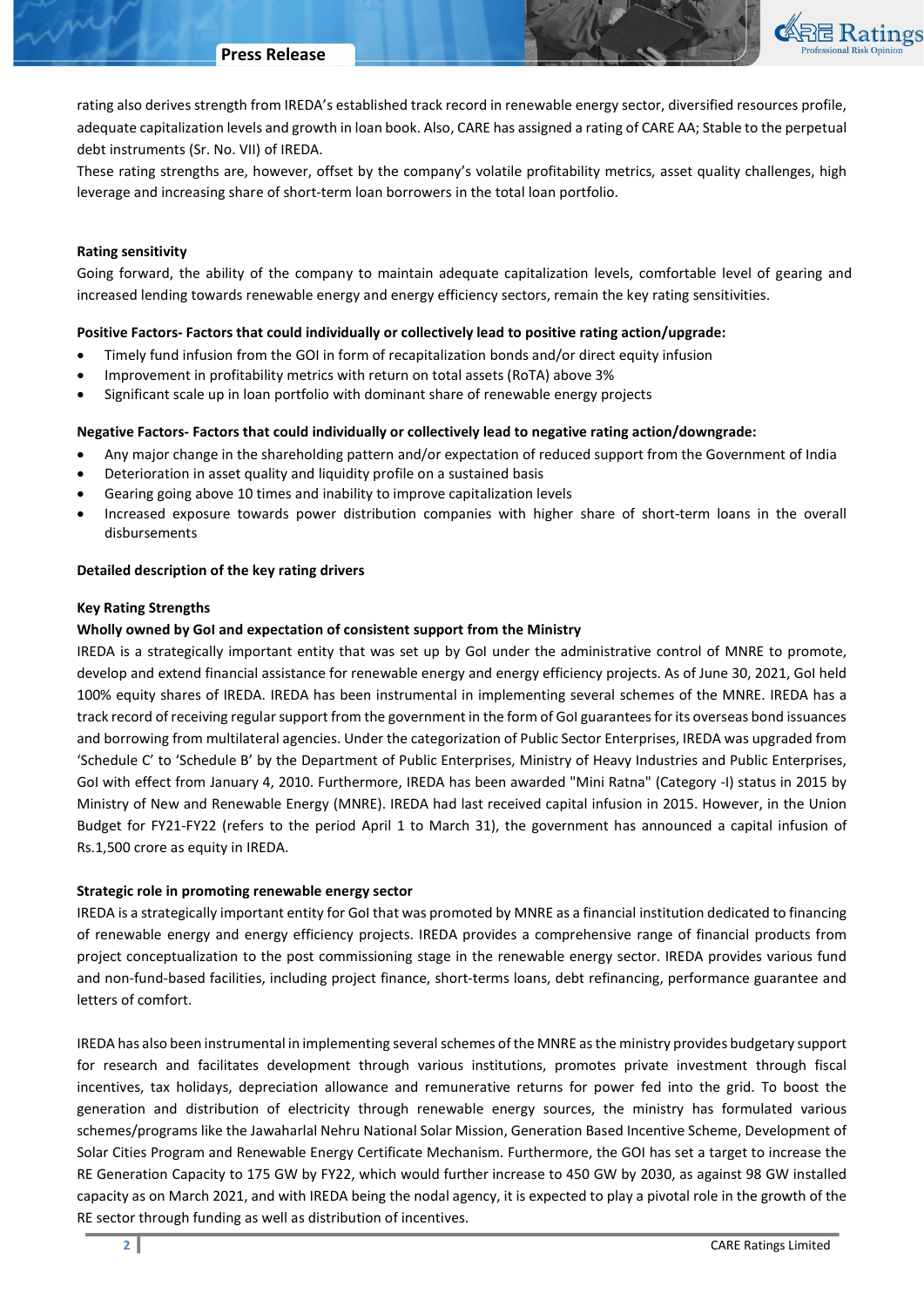

IREDA enters into memorandum of understanding (MoU) with the MNRE on annual basis. Pursuant to the MoU, the annual targets are set with respect to loan sanctions, disbursements, profitability and other dynamic parameters. Furthermore, IREDA has also been a catalyst in encouraging other financial institutions to finance the renewable energy sector.

#### Established risk management system and incremental measures taken to improve the asset quality

IREDA has been in lending operations for over three decades. During this period, the company has developed expertise in financing renewable energy and energy-efficiency projects. The company has an established risk management framework for approving and monitoring its portfolio. The company has established in-house technical appraisal team which is looking after the technical viability of the prospective projects, with support from foreign institutions that also act as lenders for the company. Furthermore, for the repayments, IREDA has the policy of creation of an escrow account, i.e., TRA (Trust & Retention Account) in which all the cash flows related to the projects are deposited.

In line with RBI's norms, the company had a policy of keeping the single borrower exposure at 20% of the net-worth and the group borrower exposure at 35% of the net-worth, however, for the fiscal year FY20-21, few of its highest single/group exposures exceeded that limit. However, IREDA has received relaxation in exposure norms up to 35% for single borrowers against loan provided to state level power distribution companies (DISCOMs). Also, IREDA in a bid to limit its exposure to the weaker segments has tightened its norms limiting its maximum exposure to projects in segments with weaker asset quality profile, i.e., biomass, cogeneration and small hydro projects at 50% of the total project cost.

#### Diversified resource profile

IREDA being a key institution for the government to promote and finance renewable energy and energy-efficiency projects, gets the flexibility of raising funds by way of various sources like taxable & tax-free bonds, loans from banks, borrowing from various overseas agencies. As on March 31, 2021, 40% of the total borrowings (incl. GOI Fully serviced bonds) were supported by GoI in form of guarantees and letter of comfort.

As on March 31, 2021, the total borrowings of Rs.25,640 crore (PY, Rs.23,494 crore) included tax-free bonds (10.8%), taxable bonds (17.8%), term loans from banks and others (53.7%) which are majorly from foreign multilateral institutions (mostly these loans are guaranteed by GOI) Unsecured Masala Bonds (7.6%) and Sub-debt (2.5%). GOI fully serviced bonds (Rs.1,640 crore) form 6% of the overall borrowings. Excluding the same, the borrowings of IREDA were Rs.24,000 crore as on March 2021.

During FY21, IREDA's borrowings grew by Rs.2,146 crore (up 9% Y-o-Y), as it raised Rs.2,000 crore term loan from India Infrastructure Finance Company Limited (IIFCL), coupled with additional loans from various domestic and foreign banks/institutions which led to an increase in total borrowings (excluding debt securities) to Rs.14,231 crore as on March 31, 2021, up 14% Y-o-Y.

### Capital adequacy, though weakening over last few years, remains above the regulatory requirement

End fiscal 2021, the company reported tangible net-worth of Rs.2,784 crore, up 17% Y-o-Y from Rs.2,379 crore as on March 31, 2020, owing to higher internal accruals. Additionally, pursuant to the simultaneous rise in risk-weighted assets (RWA) of the company and with IREDA's capital adequacy ratio (CAR) falling to 14.34% as on March 31, 2020, the company issued sub-debt of Rs 500 crore during FY21, which improved the capital adequacy ratio (CAR) of the company to 17.12%, supported by rise in Tier-II CAR to 4.21% as compared with 1.79% as on March 2020. Tier-I CAR increased marginally to 12.91% as on March 31, 2021 (PY: 12.55%).

 While the company's capital adequacy levels are well above statutory minimum requirements, the continuous maintenance of the same remains a key rating sensitive especially since the government-owned NBFCs are required to transition to a CAR and Tier-1 CAR of 15% and 10%, respectively, by the end of March 31, 2022.

End March 31, 2021, IREDA's overall gearing (including GOI fully serviced bonds) improved marginally to 9.21 times as against 9.88 times as on March 31, 2020. Gearing levels excluding GOI fully serviced bonds stood at 8.62 times as on March 2021, compared with 9.19 times as on March 2020 which hurdles the company's debt raising capacity and provides limited headroom for further growth.

Since IREDA has been awarded "Mini Ratna" status in 2015 by MNRE, there has been no more capital infusion by the GOI. However, post the announcement of a Rs.1,500 crore equity infusion in IREDA by GOI in the Union Budget 2021-22,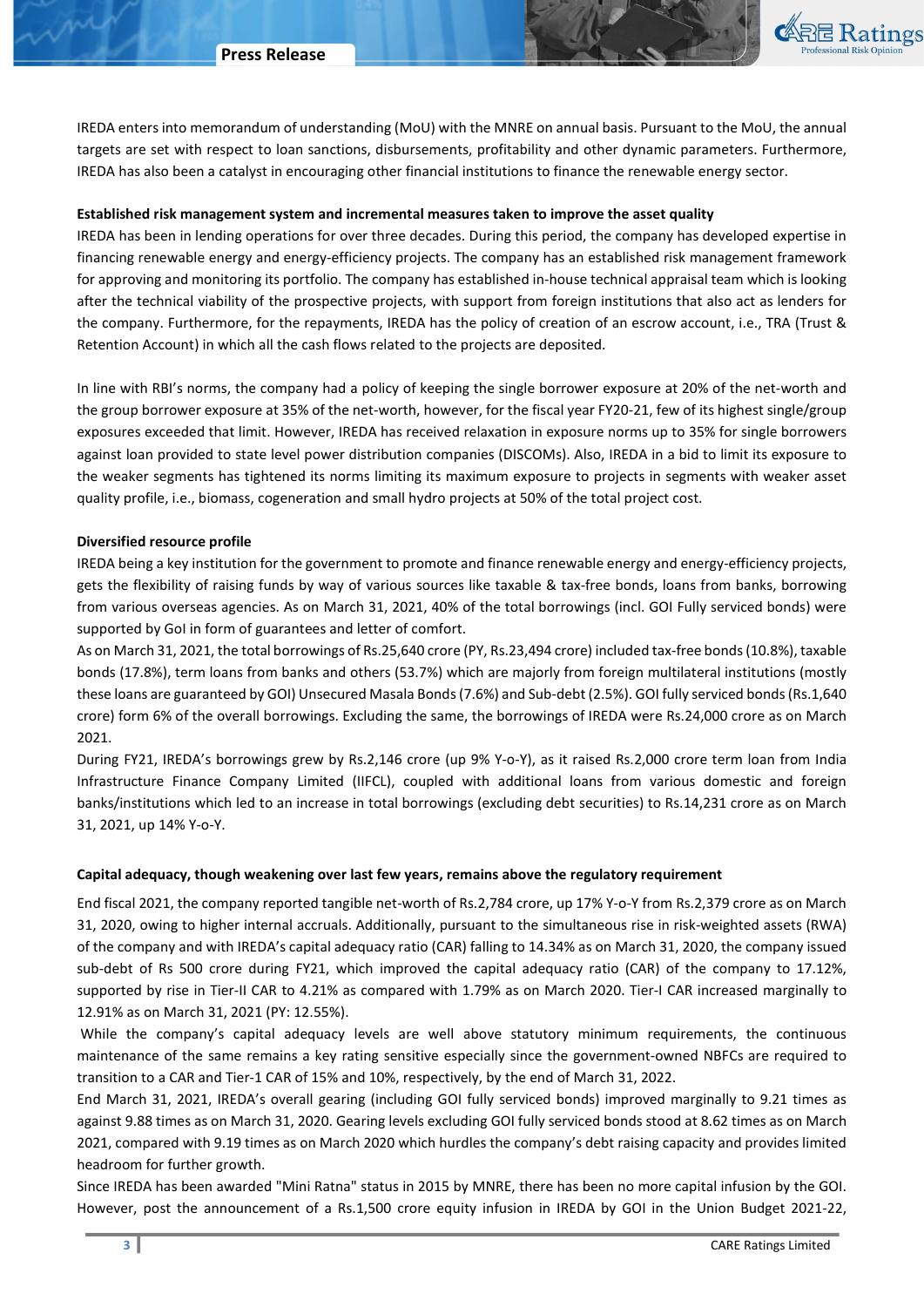#### Press Release



capitalization profile of the company is expected to improve significantly as it would bolster the company's CAR ratio and provide a wider headroom for additional funds, which is reflected in IREDA's purported borrowing programme for FY22. Subsequently, CARE Ratings considers timely and regular equity infusion from GoI in order to improve IREDA's capitalization levels as a key sensitivity.

#### Growth in loan portfolio during FY21

End fiscal March 31, 2021, IREDA's gross loan book increased by 17% Y-o-Y to Rs 27,840 crore (PY: Rs.23,714 crore), as against a 10% growth last year, due to marginally higher disbursements during FY21, coupled with lesser repayments. As a result, IREDA's 3-year loan book CAGR improved to 21% as against 14% earlier. However, there has been deceleration in disbursement growth, with IREDA making disbursements of Rs.8,827 crore in FY21, as against Rs 8,785 crore in FY20, which remains relatively lesser when compared to disbursements of Rs.9,378 crore in FY19, i.e., pre-COVID-19 impact.

The fall in disbursements has been mainly due to the decreasing share of disbursements (as a %) of wind and solar energy projects, which earlier used to be the core areas of growth for the company. As on March 31, 2021, more than half of the company's disbursements (54%) have been towards the short-term loans category as these loans are less risky and provide a better asset quality because of their shorter tenure.

End June 30, 2021, IREDA reported moderation in its loan book growth as its gross loan book declined to Rs.26,673 crore, which is primarily attributable to reduction in short-term loan portfolio given their short-tenured nature.

#### Key Rating Weaknesses

#### Volatile profitability metrics

End fiscal March 31, 2020, the company reported a 62% Y-o-Y jump in its profit after tax (PAT) to Rs.346 crore on a total income of Rs.2,659 crore (up 12% Y-o-Y). The purported growth in PAT despite a marginal uptick in top-line is on account of improving interest margins as IREDA's net interest margin improved by 68 bps Y-o-Y to 3.44% on the back of higher yield from loan assets and lower interest costs incurred during the year. The interest margins of the company are expected to remain comfortable going forward on account of additional funds being availed at a lower cost due to their nature of being linked to repo rated announced by Reserve Bank of India (RBI), which is at a low of 4% currently.

As a result, IREDA's return ratios improved with its return on total assets (RoTA) and return on net-worth (RoNW) improving to 1.20% and 13.42%, respectively, as on March 31, 2021, as compared with 0.82% and 13.76%, respectively, as on March 31, 2020.

However, IREDA's profitability metrics remain moderate and volatile, as during FY21, IREDA's total comprehensive income declined 82% Y-o-Y to Rs.99 crore (PY: Rs.564 crore) on account of losses on hedging instruments to the tune of Rs.328 crore as against a gain of Rs.395 crore during FY20. These instruments are used by the company to mitigate foreign currency exchange rate risks as it carries foreign currency borrowings of Rs.12,264 crore in its books which are susceptible to interest rate fluctuations.

#### Moderate asset quality

The asset quality of the company continues to be stressed with absolute GNPA and NNPA levels of Rs.2,442 (up 3% Y-o-Y) and Rs.1,510 crore, respectively (down 8% Y-o-Y) in FY21 as compared with Rs.2,373 crore and Rs.1,637 crore, respectively, in FY20 due to additional slippages worth Rs.531 crore during FY21. However, on a percentage basis, GNPA and NNPA levels of the company improved to 8.77% and 5.61%, respectively, as on March 31, 2021, compared with 10.08% and 7.18%, respectively, as on March 2020 owing to increased provisioning with CARE Ratings adjusted provision coverage ratio (PCR) rising to 38% in FY21 as compared with 31% in FY20, coupled with higher recoveries and strong growth in loan book.

The majority of these NPAs so far have been in the small hydro projects (19% of the gross NPAs as on March 31, 2021), biomass power and cogeneration sector (contributing 29% of gross NPAs). IREDA had been reducing their share in these segments given the asset quality concern. However, during FY21, due to rising wind turbine and tariff issues, IREDA reported rise in delinquencies from the wind and solar sector, comprising 37% of total GNPA collectively, while no GNPA were reported from the short-term loan category.

#### Sector and borrower concentration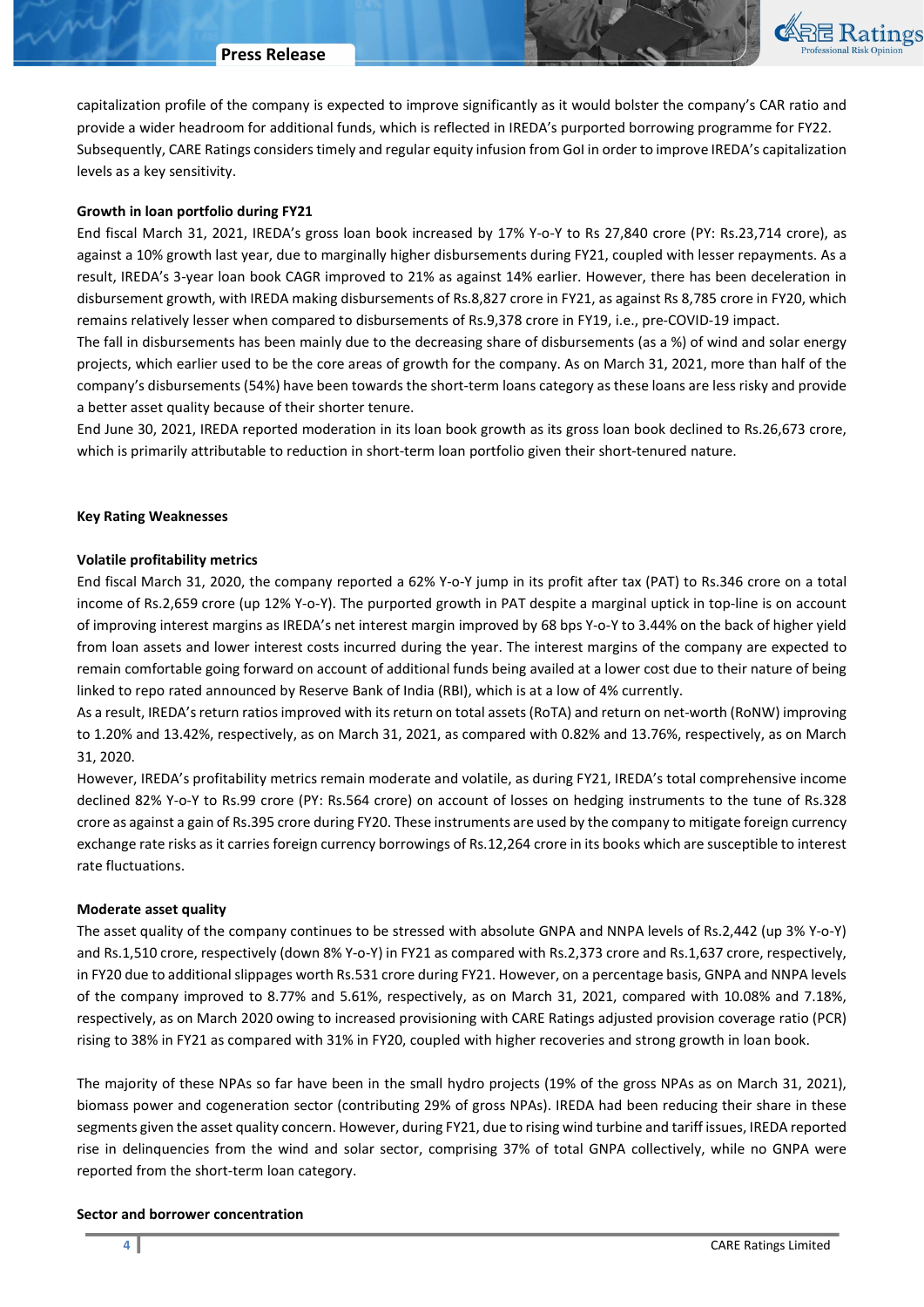

Owing to its policy mandate of being the nodal agency for renewable energy development in India, the company continues to face high sector and borrower wise concentration risks with 53% (Rs.14,751 crore) of its loan portfolio exposed towards wind and solar energy projects end FY21. However, this exposure has marginally come down from 61% of its loan portfolio as on March 2020 due to the increased exposure towards short-term loans, which has risen from 17% of the loan portfolio as on March 2019 to 20% as on March 2020 and further to 27% (Rs 7,658 crore) as on March 2021. The top twenty borrowers formed 26% of the gross loan portfolio (Rs.25,640 crore) of the company as on March 31, 2021, down from 34% as on March 2020. The exposure to top twenty borrowers, as on March 2021 forms 257% of the company's tangible networth of Rs.2,784 crore, down from 330% last year because of the improving net-worth of the company and lower number of loan accounts above the mandated exposure limits.

IREDA had a policy of keeping the single borrower exposure at 20% of the net-worth and the group borrower exposure at 35% of the net-worth. However, the company received relaxation from RBI, wherein it was allowed to increase single exposure limit up to 35% if the borrower fulfilled certain criteria. End FY21, the loans outstanding to the largest account Southern Power Distribution Company of Andhra Pradesh Limited constituted 35% of IREDA's tangible net-worth. As per IREDA, there was only one loan account of Azure India Power Limited (Rs.513 crore) that exceeded the single exposure limit of 20%, while there was no loan account which exceeded the group exposure limit as on March 2021.

#### Liquidity: Adequate

As per ALM statement dated June 30, 2021, there are no negative cumulative mismatches because the company had cash and bank balance worth at Rs.623 crore, down from Rs.1,576 crore as on March 31, 2020, clubbed with undrawn sanctioned lines of Rs.1,500 crore, against which the company has debt repayments of Rs.1,779 crore for the next 12 months. Also, the company expects inflows from advances worth Rs.5,039 crore for the next one year, which compared to the debt obligations and foreign currency liabilities, should be sufficient enough to take care of the company's liquidity profile.

### Applicable Criteria

Criteria on assigning Outlook and Credit watch to Credit Ratings CARE's Policy on Default Recognition CARE Methodology for Non-Banking Financial Companies Financial Sector –Financial Ratios Factoring Linkages with Government

#### About the Company

Incorporated in 1987, Indian Renewable Energy Development Agency Limited (IREDA) is a wholly owned Government of India (GoI) enterprise working under the administrative control of Ministry of New and Renewable Energy (MNRE). IREDA has been awarded "Mini Ratna" (Category -I) status in 2015 by Ministry of New and Renewable Energy (MNRE). IREDA has been notified as a "Public Financial Institution" under the Companies Act, 1956 and registered as NBFC with RBI, formed for the purpose of promoting, developing and financing Renewable Energy (RE) & Energy Efficiency (EE) projects in India.

 IREDA is a strategically important entity for GoI that mainly finances projects in the wind, hydro, solar, bio-energy sectors as well as emerging areas such as battery powered vehicles sectors. Of late, wind energy and small- hydro sectors have emerged as the key growth areas on account of incentives offered by the Centre as well as some state governments. The company besides its own activities implements programs on behalf of Ministry for New and Renewable Energy (MNRE) on the basis of Memorandum of Understanding (MoU) entered into with the said Ministry. Pursuant to the MoU, the annual targets are set with respect to loan sanctions, disbursements, profitability and other dynamic parameters. Also, IREDA is a Fund Administrator on behalf of MNRE for distribution of Generation-Based Incentive and Capital Subsidy for Wind and Solar Sectors. Under these schemes, specific fund amount is provided by MNRE to IREDA for the purpose of disbursement of the same to the GBI claimants as per the scheme of MNRE. Therefore, essentially, the activity is receipt and utilization of funds.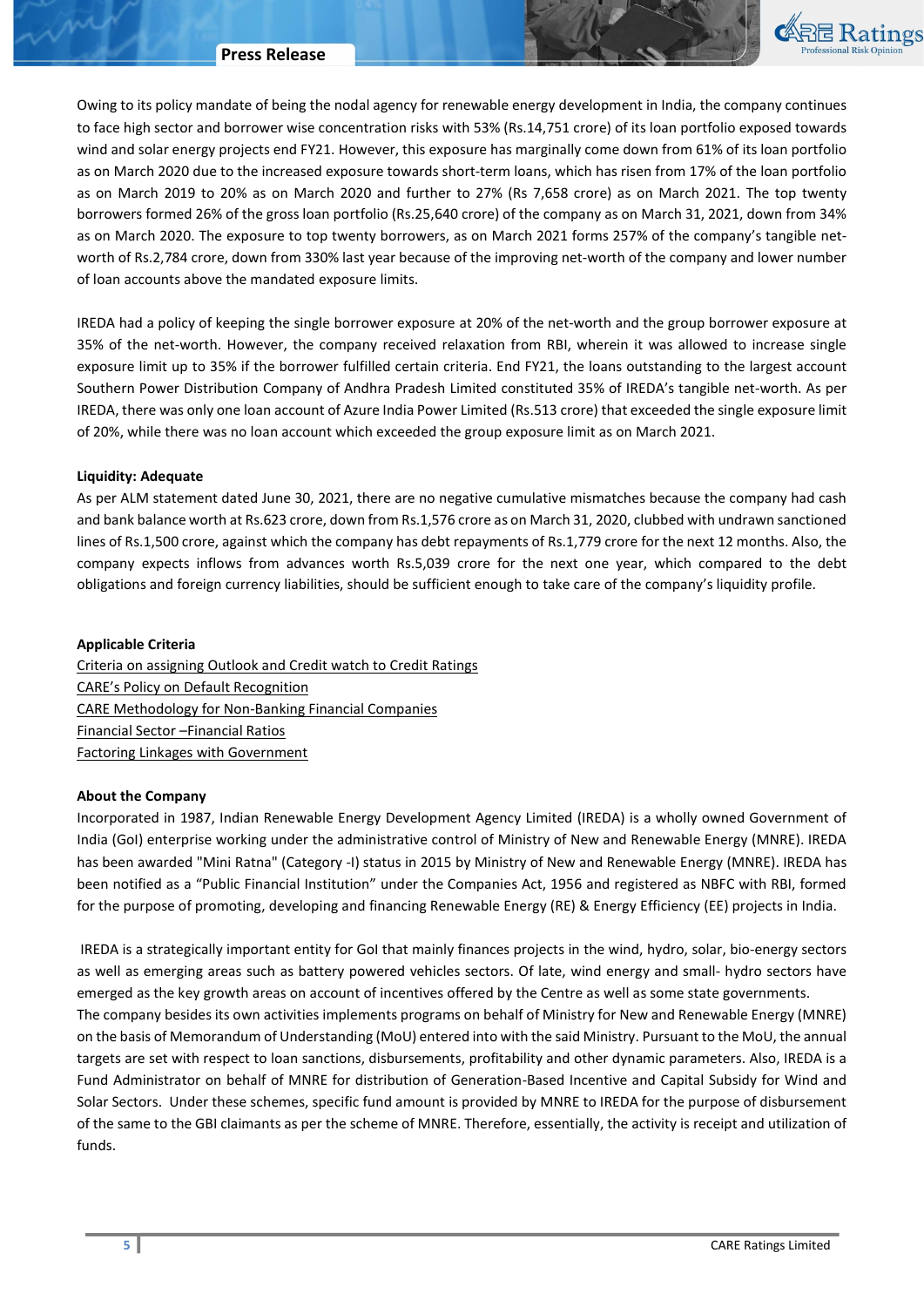

# Press Release

| <b>Brief Financials (Rs. crore)</b>                 | <b>FY20(A)</b> | <b>FY21(A)</b> |
|-----------------------------------------------------|----------------|----------------|
|                                                     | <b>INDAS</b>   | <b>INDAS</b>   |
| Total operating income                              | 2,372          | 2,659          |
| <b>PAT</b>                                          | 214            | 346            |
| Overall gearing (including GOI<br>bonds) [in times] | 9.88           | 9.21           |
| Interest coverage (times)                           | 1.17           | 1.36           |
| <b>Total Assets</b>                                 | 27,509         | 30,082         |
| Gross NPA (%)                                       | 10.08          | 8.77           |
| <b>NNPA (%)</b>                                     | 7.18           | 5.61           |
| ROTA (%)                                            | 0.82           | 1.20           |

A: Audited

m

# Status of non-cooperation with previous CRA: Not Applicable

# Any other information: Not Applicable

# Rating History for last three years: Please refer Annexure-2

# Annexure-1: Details of Instruments/Facilities

|                |                                             |                 |                |                          | Size of      |                              |
|----------------|---------------------------------------------|-----------------|----------------|--------------------------|--------------|------------------------------|
| <b>ISIN</b>    | <b>Name of Instrument</b>                   | Date of         | Coupon         | <b>Maturity</b>          | the          | <b>Rating assigned along</b> |
|                |                                             | <b>Issuance</b> | Rate           | Date                     | <b>Issue</b> | with Rating Outlook          |
|                |                                             |                 |                |                          | (Rs.Cr)      |                              |
| INE 202E 07062 | <b>IREDA Taxable Bonds</b>                  | 24-Sep-10       | 9.02%          | 24-Sep-25                | 250          | CARE AAA(CE); Stable         |
| INE 202E 07070 | <b>IREDA Taxable Bonds</b>                  | $4$ -Jun-12     | 9.49%          | $4$ -Jun-22              | 300          | CARE AAA(CE); Stable         |
| INE 202E 07088 | <b>IREDA Taxable Bonds</b>                  | 10-May-13       | 8.44%          | 10-May-23                | 300          | CARE AAA(CE); Stable         |
| INE 202E 07096 | <b>IREDA Taxable Bonds</b>                  | 10-May-13       | 8.49%          | 10-May-28                | 200          | CARE AAA(CE); Stable         |
| INE 202E 07161 | <b>IREDA Tax Free Bonds</b>                 | 27-Mar-14       | 8.56%          | 27-Mar-29                | 36           | CARE AAA(CE); Stable         |
| INE202E07104   | <b>IREDA Tax Free Bonds</b>                 | 13-Mar-14       | 8.16%          | 13-Mar-24                | 75.76        | CARE AAA(CE); Stable         |
| INE202E07120   | <b>IREDA Tax Free Bonds</b>                 | 13-Mar-14       | 8.55%          | 13-Mar-29                | 123.08       | CARE AAA(CE); Stable         |
| INE202E07146   | <b>IREDA Tax Free Bonds</b>                 | 13-Mar-14       | 8.55%          | 13-Mar-34                | 38.81        | CARE AAA(CE); Stable         |
| INE202E07112   | <b>IREDA Tax Free Bonds</b>                 | 13-Mar-14       | 8.41%          | 13-Mar-24                | 105.29       | CARE AAA(CE); Stable         |
| INE202E07138   | <b>IREDA Tax Free Bonds</b>                 | 13-Mar-14       | 8.80%          | 13-Mar-29                | 234.55       | CARE AAA(CE); Stable         |
| INE202E07153   | <b>IREDA Tax Free Bonds</b>                 | 13-Mar-14       | 8.80%          | 13-Mar-34                | 144.16       | CARE AAA(CE); Stable         |
|                | <b>Subtotal (IREDA Tax Free Bonds)</b>      |                 |                |                          | 1807.65      |                              |
| INE 202E 08011 | <b>GOI Fully Serviced Bonds</b>             | 6-Feb-17        | 7.22%          | 6-Feb-27                 | 610          | CARE AAA; Stable             |
| INE 202E 08029 | <b>GOI Fully Serviced Bonds</b>             | 23-Feb-17       | 7.60%          | 23-Feb-27                | 220          | CARE AAA; Stable             |
| INE 202E 08037 | <b>GOI Fully Serviced Bonds</b>             | 6-Mar-17        | 7.85%          | 6-Mar-27                 | 810          | CARE AAA; Stable             |
| Proposed       | <b>GOI Fully Serviced Bonds</b>             |                 | $\overline{a}$ | $\overline{\phantom{a}}$ | 2360         | CARE AAA; Stable             |
|                | <b>Sub-Total (GOI Fully Serviced Bonds)</b> |                 |                |                          | 4000         |                              |
| INE 202E 07245 | <b>IREDA Taxable Green Bonds</b>            | 24-Mar-17       | 8.12%          | 24-Mar-27                | 200          | CARE AA+; Stable             |
| INE 202E 07252 | <b>IREDA Taxable Green Bonds</b>            | 29-Mar-17       | 8.05%          | 29-Mar-27                | 500          | CARE AA+; Stable             |
|                | Sub-Total (IREDA Taxable Green Bonds)       |                 |                |                          | 700          |                              |
|                | Long-term-Bank Facilities-                  |                 |                |                          |              |                              |
| Proposed       | Term Loan-FY22 Borrowing                    |                 |                |                          | 6,000        | CARE AA+; Stable             |
|                | Programme                                   |                 |                |                          |              |                              |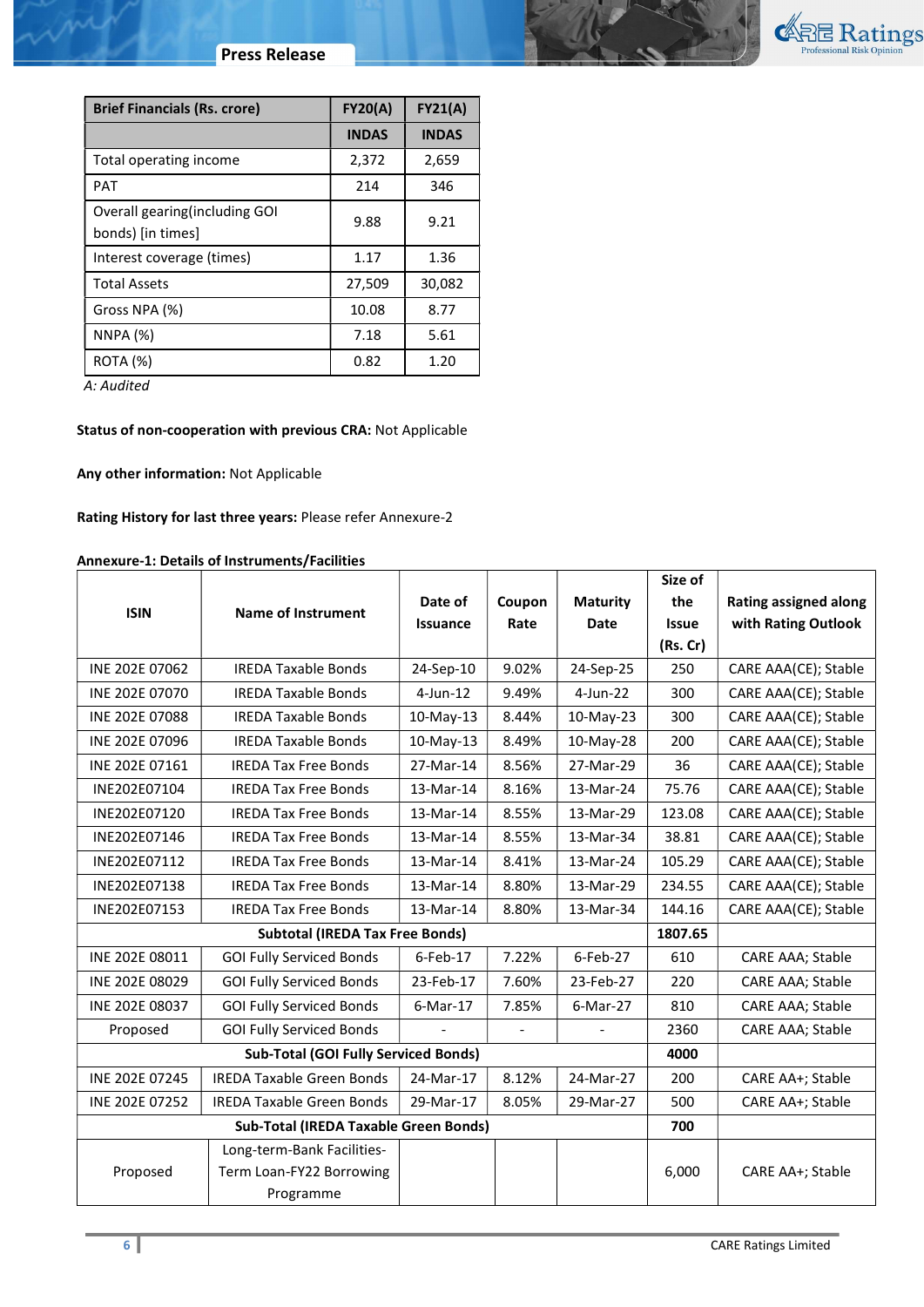

Press Release

ing

| Proposed | Long-term-Taxable Bonds-<br>FY22 Borrowing<br>Programme                   |  | 5,000 | CARE AA+; Stable       |
|----------|---------------------------------------------------------------------------|--|-------|------------------------|
| Proposed | Long-term-Subordinated<br>Debt-FY22 Borrowing<br>Programme                |  | 500   | CARE AA+; Stable       |
| Proposed | Long-term-Perpetual Debt<br>Instrument-FY22<br><b>Borrowing Programme</b> |  | 500   | <b>CARE AA; Stable</b> |

# Annexure-2: Rating History of last three years

|         |                                                     |             | <b>Current Ratings</b>               |                                 | <b>Rating history</b>                                     |                                                                                            |                                                    |                                                    |
|---------|-----------------------------------------------------|-------------|--------------------------------------|---------------------------------|-----------------------------------------------------------|--------------------------------------------------------------------------------------------|----------------------------------------------------|----------------------------------------------------|
| Sr. No. | Name of the<br>Instrument/Bank<br><b>Facilities</b> | <b>Type</b> | Amount<br>Outstanding<br>(Rs. crore) | Rating                          | Date(s)<br>&<br>Rating(s)<br>assigned<br>in 2021-<br>2022 | Date(s) &<br>Rating(s)<br>assigned in<br>2020-2021                                         | Date(s) &<br>Rating(s)<br>assigned in<br>2019-2020 | Date(s) &<br>Rating(s)<br>assigned in<br>2018-2019 |
| 1.      | Bonds-Unsecured<br>Reedemable                       | <b>LT</b>   |                                      |                                 |                                                           |                                                                                            | 1) Withdrawn<br>$(04-Oct-19)$                      | 1) CARE AAA<br>(SO); Stable<br>$(08-Oct-18)$       |
| 2.      | Bonds-Unsecured<br>Reedemable                       | LT          |                                      |                                 |                                                           | 1) Withdrawn<br>(29-Sep-20)                                                                | 1) CARE AAA<br>(CE); Stable<br>$(04-Oct-19)$       | 1) CARE AAA<br>(SO); Stable<br>$(08-Oct-18)$       |
| 3.      | Bonds-Unsecured<br>Reedemable                       | LT.         | 250.00                               | <b>CARE AAA</b><br>(CE); Stable |                                                           | 1) CARE AAA<br>(CE); Stable<br>$(21-Dec-20)$<br>2) CARE AAA<br>(CE); Stable<br>(29-Sep-20) | 1) CARE AAA<br>(CE); Stable<br>$(04-Oct-19)$       | 1) CARE AAA<br>(SO); Stable<br>$(08-Oct-18)$       |
| 4.      | <b>Bonds</b>                                        | LT          | 300.00                               | <b>CARE AAA</b><br>(CE); Stable |                                                           | 1) CARE AAA<br>(CE); Stable<br>$(21-Dec-20)$<br>2) CARE AAA<br>(CE); Stable<br>(29-Sep-20) | 1) CARE AAA<br>(CE); Stable<br>$(04-Oct-19)$       | 1) CARE AAA<br>(SO); Stable<br>$(08-Oct-18)$       |
| 5.      | <b>Bonds</b>                                        | LT          | 500.00                               | <b>CARE AAA</b><br>(CE); Stable |                                                           | 1) CARE AAA<br>(CE); Stable<br>(21-Dec-20)<br>2) CARE AAA<br>(CE); Stable<br>(29-Sep-20)   | 1) CARE AAA<br>(CE); Stable<br>$(04-Oct-19)$       | 1) CARE AAA<br>(SO); Stable<br>$(08-Oct-18)$       |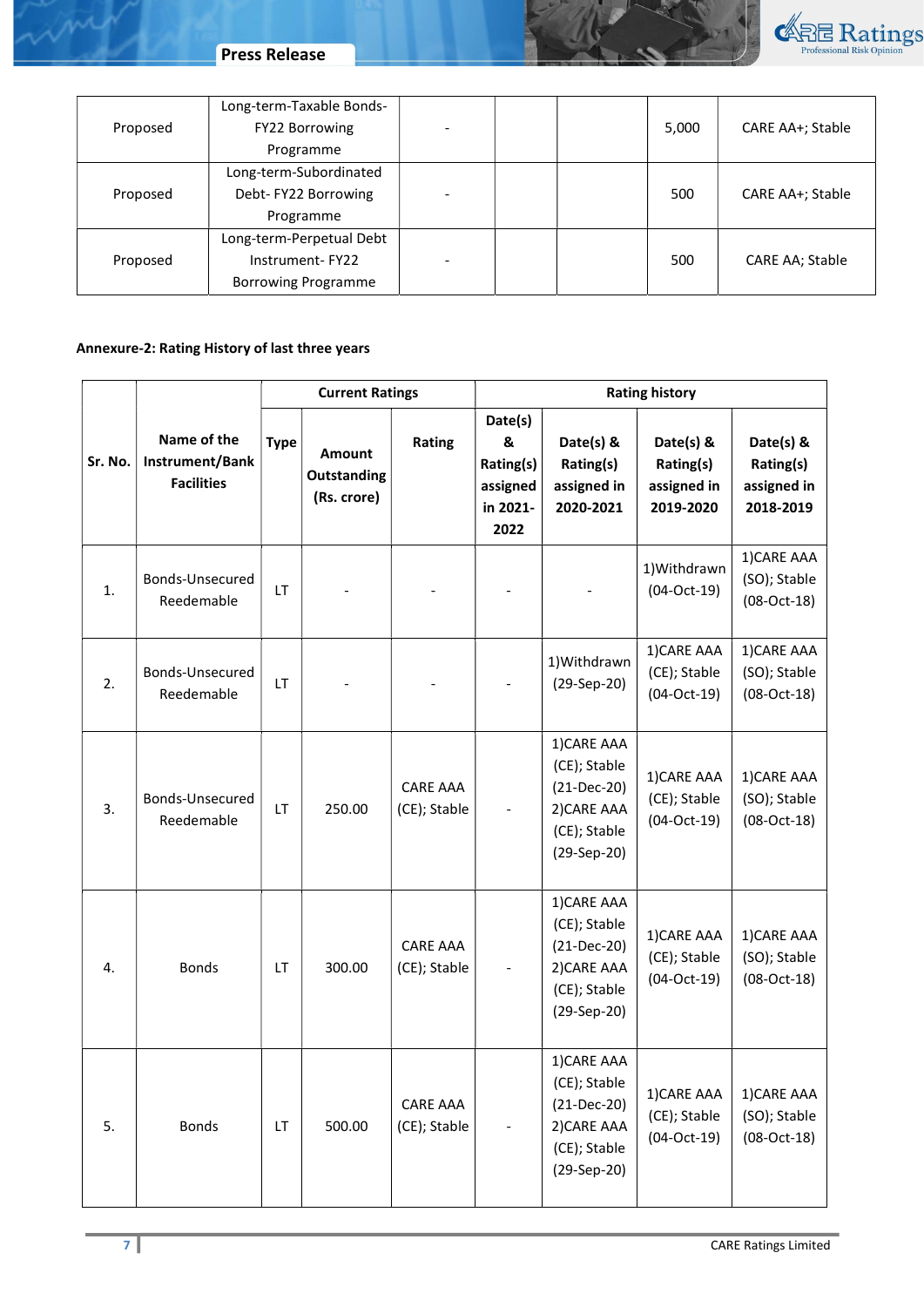

| 6.  | <b>Bonds</b>                        | LT  | 757.65  | CARE AAA<br>(CE); Stable | 1) CARE AAA<br>(CE); Stable<br>$(21-Dec-20)$<br>2) CARE AAA<br>(CE); Stable<br>(29-Sep-20) | 1) CARE AAA<br>(CE); Stable<br>$(04-Oct-19)$ | 1) CARE AAA<br>(SO); Stable<br>$(08-Oct-18)$ |
|-----|-------------------------------------|-----|---------|--------------------------|--------------------------------------------------------------------------------------------|----------------------------------------------|----------------------------------------------|
| 7.  | <b>Bonds</b>                        | LT  | 700.00  | CARE AA+;<br>Stable      | 1) CARE AA+;<br>Stable<br>$(21-Dec-20)$<br>2) CARE AA+;<br>Stable<br>(29-Sep-20)           | 1) CARE AA+;<br>Stable<br>$(04-Oct-19)$      | 1) CARE AA+;<br>Positive<br>$(08-Oct-18)$    |
| 8.  | <b>Bonds</b>                        | LT. | 4000.00 | CARE AAA;<br>Stable      | 1) CARE AAA;<br>Stable<br>$(21-Dec-20)$<br>2) CARE AAA;<br>Stable<br>(29-Sep-20)           | 1) CARE AAA;<br>Stable<br>$(04-Oct-19)$      | 1) CARE AAA;<br>Stable<br>$(08-Oct-18)$      |
| 9.  | <b>Bonds</b>                        | LT  |         |                          |                                                                                            |                                              | 1) Withdrawn<br>$(08-Oct-18)$                |
| 10. | Fund-based - LT-<br>Term Loan       | LT  | 4000.00 | CARE AA+;<br>Stable      |                                                                                            |                                              |                                              |
| 11. | Long-term-<br><b>Taxable Bonds</b>  | LT  | 5000.00 | CARE AA+;<br>Stable      |                                                                                            |                                              |                                              |
| 12. | Long-term Bonds-<br>Perpetual Bonds | LT  | 500.00  | CARE AA;<br>Stable       |                                                                                            |                                              |                                              |
| 13. | Long-term Bonds-<br>Subordinated    | LT  | 500.00  | CARE AA+;<br>Stable      |                                                                                            |                                              |                                              |

# Annexure-3: Complexity level of instruments

| lSr. | Name of the Instrument | <b>Complexity Level</b> |
|------|------------------------|-------------------------|
| No.  |                        |                         |
|      |                        |                         |
|      | 1. Long-term bonds     | Simple                  |
|      |                        |                         |

Note on complexity levels of the rated instrument: CARE Ratings has classified instruments rated by it on the basis of complexity. This classification is available at www.careratings.com. Investors/market intermediaries/regulators or others are welcome to write to care@careratings.com for any clarifications.

# Annexure 4: Bank Lender Details

Click here to view Bank Lender Details